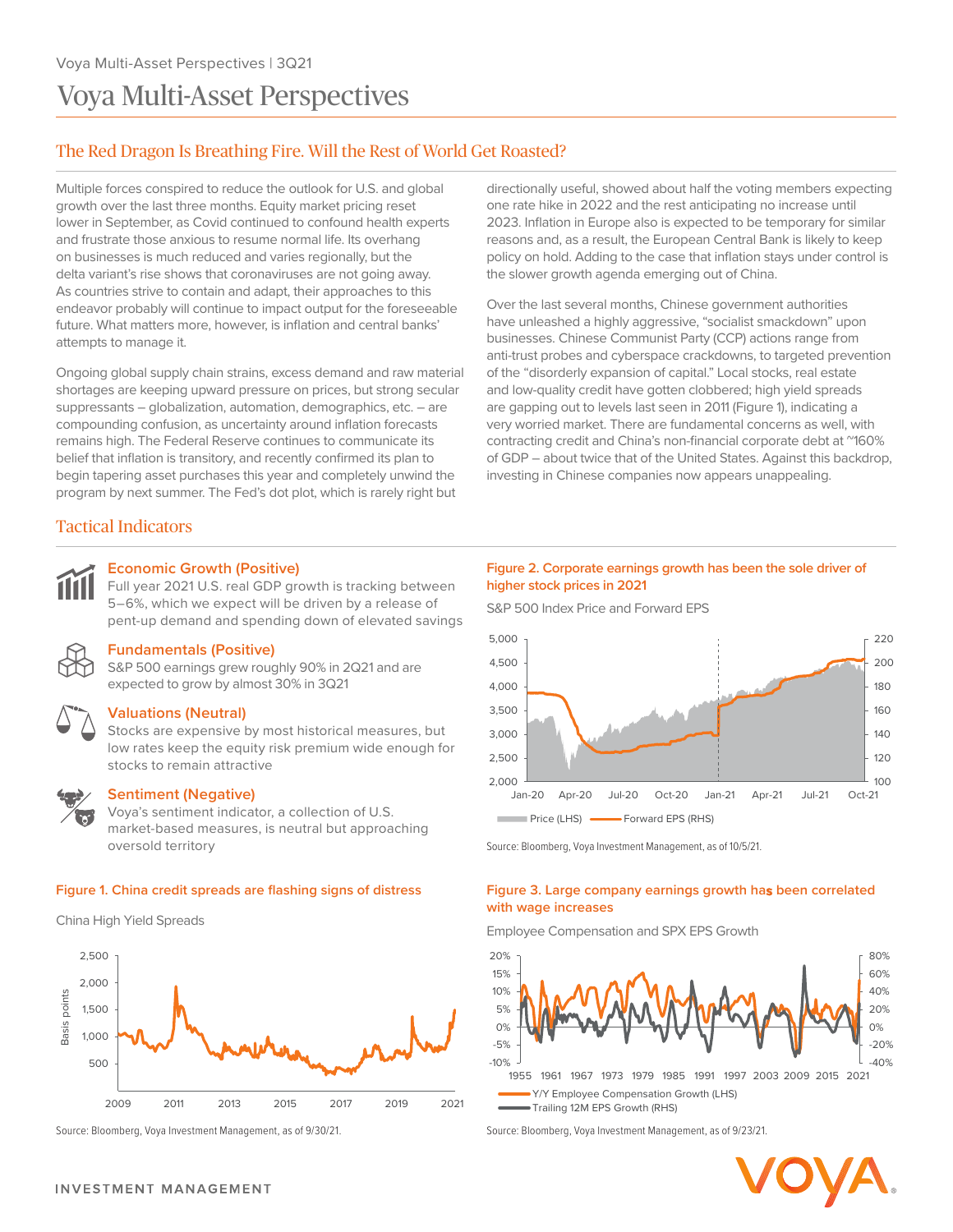#### **Portfolio Positioning**

| <b>Equities</b>                            |  |                                                                                                                                                                           |
|--------------------------------------------|--|---------------------------------------------------------------------------------------------------------------------------------------------------------------------------|
| U.S. Large Cap                             |  | Scale brings competitive advantages to large caps; extraordinarily stimulative U.S. policy should further tighten the equity<br>risk premium                              |
| U.S. Mid Cap                               |  | Offer a mix of cyclical gearing with multi-national revenue exposure, but less compelling than large caps                                                                 |
| U.S. Small Cap                             |  | Prefer larger U.S. companies, but with the fourth wave of Covid dissipating and technical factors improving, small cap may<br>present an interesting tactical opportunity |
| International                              |  | Limited fiscal capacity in Europe due to Eurozone construct and rising Covid case count, there and in Japan, temper our near-term<br>view of international stocks         |
| <b>Emerging Markets</b>                    |  | Covid struggles in certain countries, China slowdown and heavy-handed government intervention in market affairs lead us to<br>shift positioning to underweight            |
| <b>REITS</b>                               |  | Big divergences among REIT sectors, but the underlying trend for commercial real estate is a concern                                                                      |
| <b>Fixed Income</b>                        |  |                                                                                                                                                                           |
| U.S. Core                                  |  | We hold a modestly short duration posture and favor credit, given yield pickup over sovereign bonds and generally healthy<br>corporate balance sheets                     |
| Inflation (TIPS)                           |  | Inflation is going to temporarily bump higher, but it is likely to be ephemeral; breakevens seem overpriced                                                               |
| Non-Investment Grade                       |  | High yield spreads have more room to compress than investment grade; added default risk worth the higher income with<br>policy support in place                           |
| International                              |  | Low absolute and relative yields lead us to favor U.S. bonds                                                                                                              |
| Underweight (<br>Overweight (<br>Neutral ( |  |                                                                                                                                                                           |

# Investment Outlook

The inflation debate rages on and we continue to concur with the Fed's expectations for manageable price increases. We think higher wages from more healing in the labor markets and a spend-down in excess savings will eventually be offset by abatement of supply shortages and lower costs for core goods. Furthermore, fast fading fiscal stimulus, which ignited consumer spending in the depths of the pandemic crisis and triggered supply and demand imbalances, will force the private sector to fill the void and allow purchasing power to improve. Should this play out as envisioned, the Fed can conduct monetary operations along its well communicated path, paving the way for reaccelerating, above-trend 4Q21 real GDP growth.

In this environment, corporate earnings should expand, but will they exceed increasingly optimistic estimates? Since the start of the year, the S&P 500 index and forward EPS have moved almost in lockstep (Figure 2). With expectations now at or near all-time highs, outperforming will be difficult, but it's possible and meeting expectations is realistic. Combining that with negative real rates, easy financial conditions and unattractive other options, convinces us to hold our equity overweight.

Our portfolios retain their home country tilts as we continue to assign a premium to U.S. assets. The margins achieved and earnings advantages generated by large and mega cap U.S. companies are staggering. Despite the assertions that margins are being pressured lower by rising wages, our research shows that higher wages don't necessarily translate into slower earnings growth for the large U.S. company cohort. In fact, S&P 500 index earnings per share (EPS) growth has historically been strongly correlated with increasing employee compensation (Figure 3). The robust internal cash flows generated by big U.S. firms and reinvested into innovative products and services, as well as

merger and acquisition (M&A) activity, should provide lasting competitive advantages that keep us overweight to U.S. large cap equities.

Our rotation away from smaller companies has been beneficial. The size factor generally doesn't perform well outside the early upswing stage of the business cycle. The pandemic has led to a compressed timeline thus far, with a swift recession and swift recovery. We are likely past peak growth and no longer in the early cycle, when activity indicators such as PMIs tend to accelerate higher. The operating margin spread based on the median large versus median small company has continued to expand and has been a headwind for small caps. In this environment, we think it is unlikely the gap meaningfully narrows and therefore we continue to prefer larger companies over small.

With strict, anti-business regulations likely to continue rolling out in China, we have further lightened our exposure to emerging markets. Contracting credit and a heavily leveraged real estate sector smell uncomfortably similar to the events that precipitated the U.S. housing bust. Although Evergrande doesn't look exactly like a Lehman moment, the sharp drop in housing activity and prices are not good for Chinese consumers, who have approximately 60% of their savings wrapped up in their homes. What's more, sweeping power outages and rising commodity prices are stirring a sense of social unrest and point to the potential for more problems. While the government's willingness to intervene in the private sector markets makes a debt crisis and global market collapse improbable, and valuations have become substantially cheaper, the fundamental reset of CCP policy makes for a much cloudier corporate climate and dissuades us from attempting to catch the proverbial falling knife.